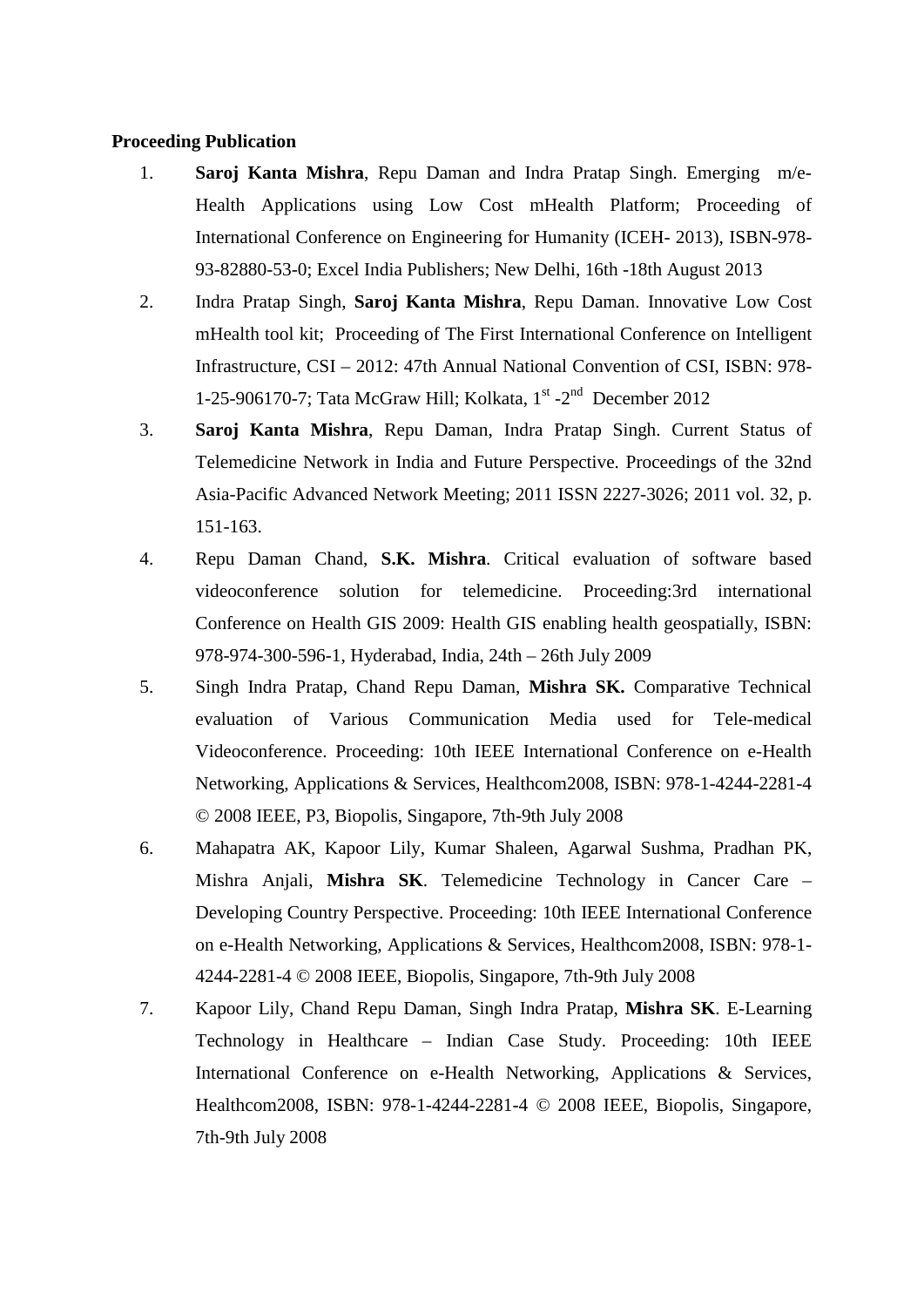- 8. **S K Mishra**. Current Scene of Telemedicine in India. Proceeding: 4th National Conference of Telemedicine Society of India, Telemedicon 08, ISBN: 978-81- 907196-5-0,Chandigarh, India, 14-16 November 2008(ppt)
- 9. Baljit Singh Bedi, Krishnan Ganapathy, **Saroj Kanta Mishra.** Report on TSI participation in international even "Making the eHealth connection" conference at the Rockefeller foundation, Bellagio, Italy. Proceeding:4th National Conference of Telemedicine Society of India, Telemedicon 08, ISBN: 978-81-907196-5-0, Chandigarh, India, 14-16 November 2008
- 10. Lily Kapoor, Indra Pratap Singh, Repu Daman Chand , Sandeep Singh, **S K Mishra**. Lesson learnt from the telemedicine pilot project implementation in the state of Uttarakhand. Proceeding:4th National Conference of Telemedicine Society of India, Telemedicon 08, ISBN: 978-81-907196-5-0, Chandigarh, India, 14-16 November 2008
- 11. **S. K. Mishra**, Lily Kapoor, Indra Pratap Singh, Repu Daman Chand. National & International Initiatives of SGPGI Telemedicine Program. Proceeding:4th National Conference of Telemedicine Society of India, Telemedicon 08, ISBN: 978-81-907196-5-0, Chandigarh, India, 14-16 November 2008
- 12. Indra Pratap Singh, Lily Kapoor, Dhirendra Tripathi, Altaf Husain , **S K Mishra**. An Audit of Telemedicine Project Outcome at District Hospital Raibarely. Proceeding:4th National Conference of Telemedicine Society of India, Telemedicon 08, ISBN: 978-81-907196-5-0,Chandigarh, India, 14-16 November 2008
- 13. S.Agrawal, K.J.Maria Das, K.Shrivastava, S.Kumar, M.C.Pant, **S.K. Mishra.** Design and Implementation of Tele-Radiotherapy Network. Proceeding: 4th National Conference of Telemedicine Society of India, Telemedicon 08, ISBN: 978-81-907196-5-0, Chandigarh, India, 14-16 November 2008
- 14. Vijay Pal Singh, Lily Kapoor, Repu Daman Chand, Indra Pratap Singh, **S K Mishra**. Development and Maintenance of e - Seminar Web Portal on "National Knowledge base on Telemedicine  $\&$  e Health" – An audit of one year activity. Proceeding: 4th National Conference of Telemedicine Society of India, Telemedicon 08, ISBN: 978-81-907196-5-0, Chandigarh, India, 14-16 November 2008
- 15. Repu Daman Chand , Indra Pratap Singh, Sandeep Singh, Vijay Pal Singh, Lily Kapoor, **S K Mishra.** Design of IP Based Intra-operative Tele-consultation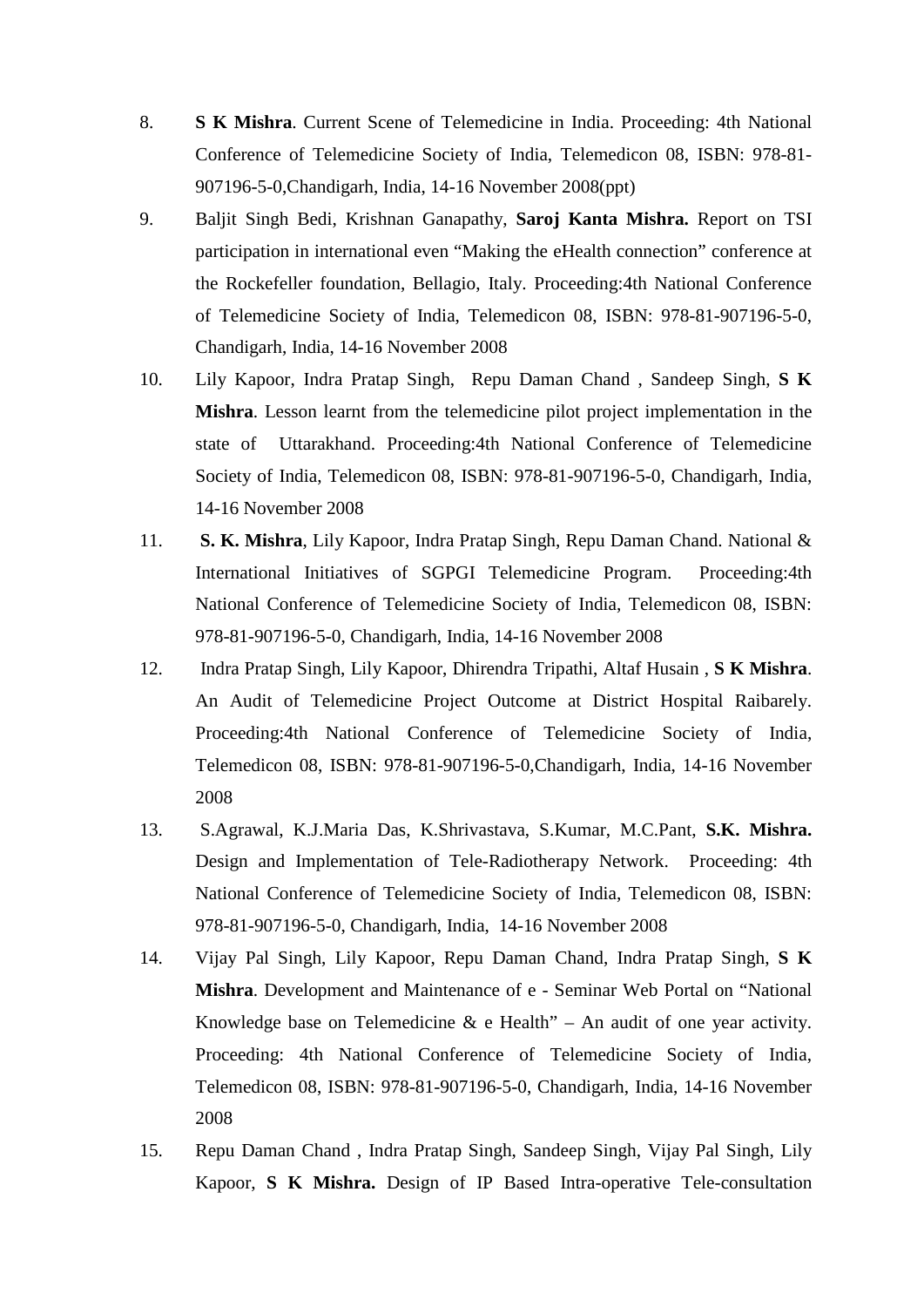Module. Proceeding: 4th National Conference of Telemedicine Society of India, Telemedicon 08, ISBN: 978-81-907196-5-0, Chandigarh, India, 4-16 November 2008

- 16. Pradhan PK, Mohanty BN, **Mishra SK**, Mohanty A, Dhingra V, Suneetha B, Madhusudan P,Arya A, Shukla AK. Continuity of Care of Thyroid Cancer Patients through Telemedicine. Proceeding: 4th National Conference of Telemedicine Society of India, Telemedicon 08, ISBN: 978-81-907196-5-0, Chandigarh, India, 14-16 November 2008
- 17. Manoj Jain, Rashmi Jain, K.K. Prasad, V.V. Batra, **S.K. Mishra**. Usefulness of optimization of digital images in telepathology practice. Proceeding: 4th National Conference of Telemedicine Society of India, Telemedicon 08, ISBN: 978-81- 907196-5-0, Chandigarh, India, 14-16 November 2008
- 18. Vikas Agarwal, Ramnath Misra, Amita Aggarwal, Able Lawrence, Bidyut Das, D Patel, Lily Kapoor, **S K Mishra**. Impact of teleducation and teleconsultations in clinical immunology. Proceeding: 4th National Conference of Telemedicine Society of India, Telemedicon 08, ISBN: 978-81-907196-5-0, Chandigarh, India, 14-16 November 2008
- 19. Swarnaprabha Misra, Rashmi Jain, Lily Kapoor, Indra Pratap Singh, **Saroj Kanta Mishra**. SGPGI Protocol on the Management of Telemedicine Sessions. Proceeding: 4th National Conference of Telemedicine Society of India, Telemedicon 08, ISBN: 978-81-907196-5-0, Chandigarh, India, 14-16 November 2008
- 20. **Mishra SK**, Gupta Deepak, Kaur Jagdish. Telemedicine in India: Initiatives and Vision. Proceeding: 9th International Conference on e-Health Networking, Application & Services, Healthcom2007, ISBN: 1-4244-0942-X © 2007 IEEE, P81-83, Taipei, Taiwan, 19th -22nd June 2007
- 21. Mahapatra AK, **Mishra S K**. National Resource Center for Telemedicine and Biomedical Informatics. Proceeding: 9th International Conference on e-Health Networking, Application & Services, Healthcom2007, ISBN: 1-4244-0942-X © 2007 IEEE, Taipei, Taiwan, 19th -22nd June 2007
- 22. Kapoor Lily, Basnet Rajesh, Chand Repu Daman, Singh Sandeep, **Mishra SK**. An Audit of Problems in Implementation of Telemedicine Programme. Proceeding: 9th International Conference on e-Health Networking, Application & Services,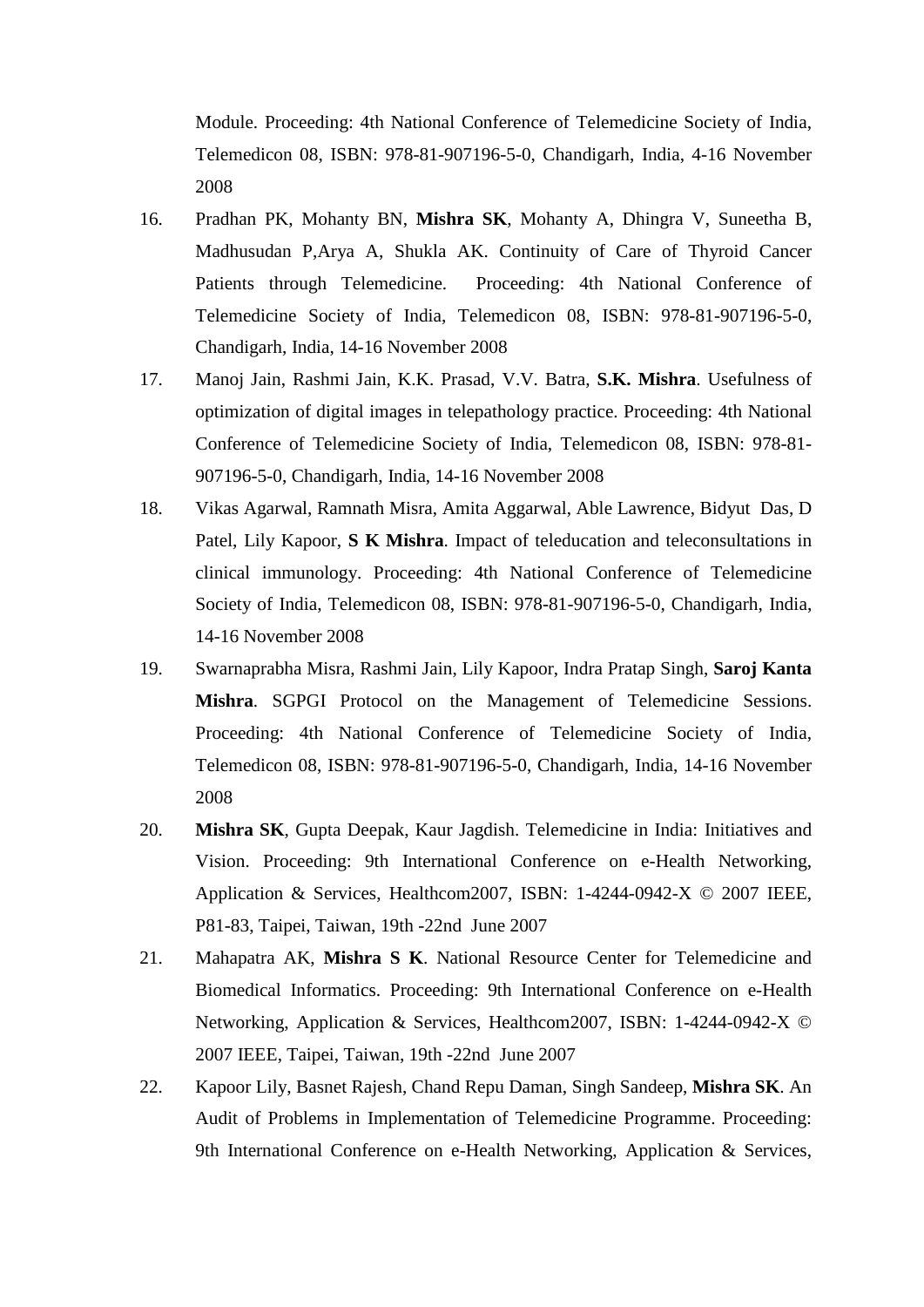Healthcom2007, ISBN: 1-4244-0942-X © 2007 IEEE, P87-89, Taipei, Taiwan, 19th -22nd June 2007

- 23. Pradeep PV, Mishra Anjali, Kapoor Lily, Daman Repu, **Mishra SK**. Application of Tele-health technology in Endocrine Surgery: Indian Experience. Proceeding : International Association of Science and Technology for Development (IASTED), ISBN:987-0-88986-667-6, P13-16, Montreal, Quebec, Canada, 31st May-1st June, 2007
- 24. Pradeep PV, Anjali Mishra, Lily Kapoor, Rajesh Basnet, Gaurav Agarwal, Amit Agarwal, AK Verma, **S K Mishra**. Surgical sub-specialty growth in Developing country: Impact of Telemedicine technology; A Case study with Endocrine Surgery. Proceedings of 8th International Conference on e-Health Networking, Applications and Services, Healthcom 2006, ISBN: 1-4244-9704-5 © 2006 IEEE, P78-83, New Delhi, India, 17-19 August 2006
- 25. Lily Kapoor, Rajesh Basnet, Repu Daman Chand, Sandeep Singh, Pankaj Joshi, Maneesh Semwal, Durgapal, K S Negi, Ragesh Shah, **S K Mishra**, Kartar Singh; Design and Implementation of Telemedicine Network in a Sub Himalayan State of India, Proceedings of 8th International Conference on e-Health Networking, Applications and Services, Healthcom 2006, ISBN: 1-4244-9704-5 © 2006 IEEE, P78-83, New Delhi, India,17-19 August 2006
- 26. **S K Mishra**, Lily Kapoor, Rajesh Basnet, Kartar Singh; Current Telemedicine Infrastructure, Network, Applications in India, Proceedings of 8th International Conference on e-Health Networking, Applications and Services, Healthcom 2006, ISBN: 1-4244-9704-5 © 2006 IEEE, P 46-49, New Delhi, India, 17-19 August 2006
- 27. **S.K. Mishra**, Telemedicine: Experience at a Tertiary Care Hospital; Healthcom 2005, ISBN: 0-7803-8940-9 ©2005 IEEE,p.6, Korea, June 23-25, 2005
- 28. **S K Mishra**, Ramnath Misra, Ratni B.Gujral, Ramesh K.Gupta, Umakant Misra, Archana Ayyagari, Biswa N.Mohanty, Lily Kapoor L S Satyamurthy, B S Bhatia, A Bhaskaranarayana, Ragesh Shah; Satcom based Distance Education in Medicine – Evaluation of Orissa Telemedicine Network, Kartar Singh,; 6th IEEE Healthcom 2004, Odawara, Japan, 28-29 June 2004
- 29. Planning and Implementation of Enterprise-wide Telemedicine and Videoconferencing Network for School of Telemedicine at SGPGIMS, Lucknow,